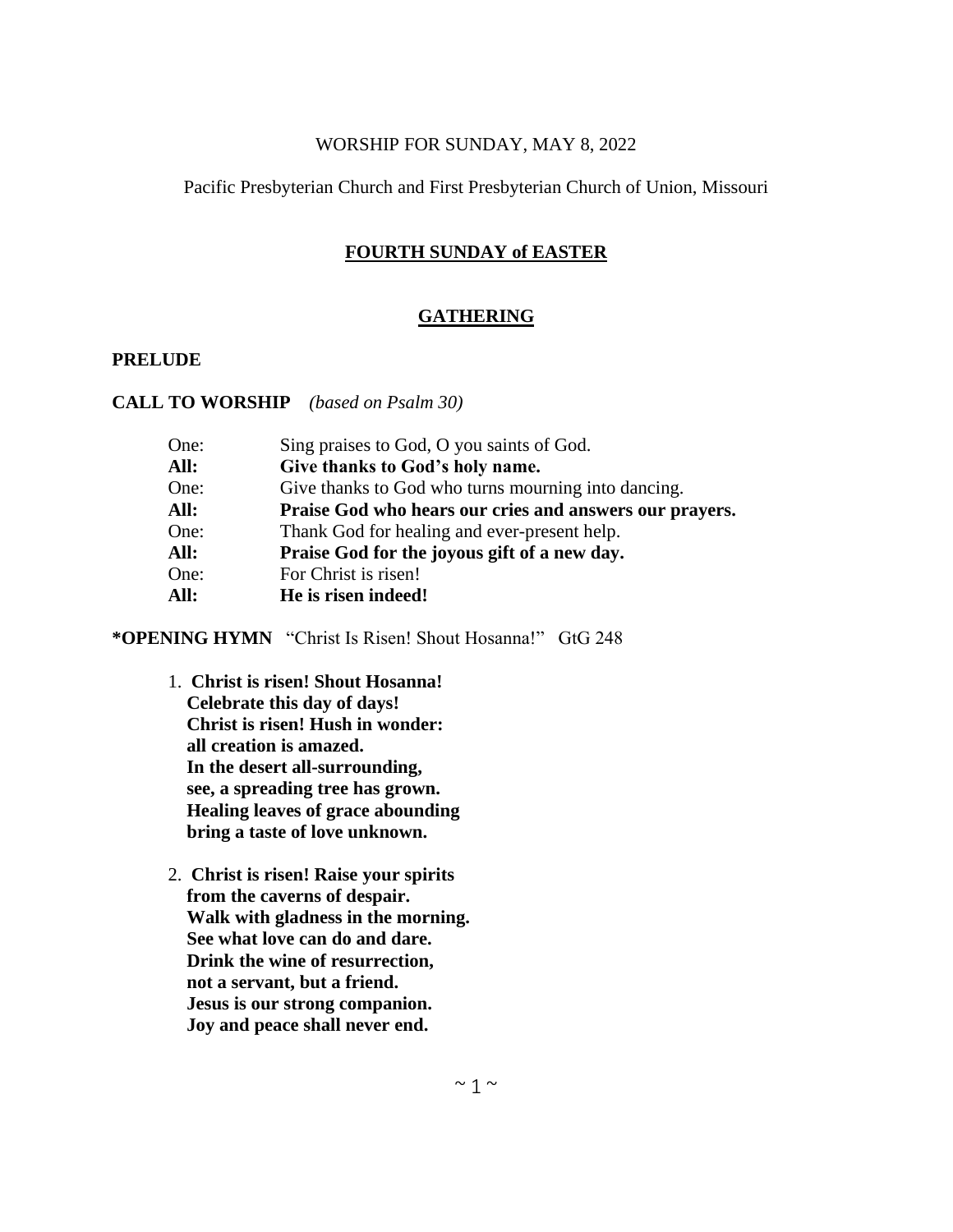3. **Christ is risen! Earth and heaven nevermore shall be the same. Break the bread of new creation where the world is still in pain. Tell its grim, demonic chorus: "Christ is risen! Get you gone!" God the First and Last is with us. Sing Hosanna, everyone!**

> *Words used by permission through CCLI License #11178434* / *#2457662. Music: Public Domain.*

## **\*UNISON PRAYER OF CONFESSION**

**Lord God, in the light of your glory we see the evil we have done, the suffering we have caused, the good we have refused, and the truth we have denied. Heal us of our sin, wash us in your mercy, and feed us with your grace, so that we may follow your way and share the good news of the gospel. Amen.**

### **\*SILENT CONFESSION**

# **\*ASSURANCE OF PARDON**

| One: | Christ transforms. Christ redeems and renews.                   |
|------|-----------------------------------------------------------------|
| All: | Through Christ's death and resurrection, we are a new creation, |
|      | ready to sing God's glory and testify to God's grace.           |
| One: | In Jesus Christ, we are forgiven.                               |
| All: | <b>Thanks be to God!</b>                                        |

### **\*THE PEACE**

| One: | The peace of Christ be with you. |
|------|----------------------------------|
| All: | And also with you.               |

*(From your seat, a brief sign of peace may be shared: a wave of the hand, a nod of the head, etc.)*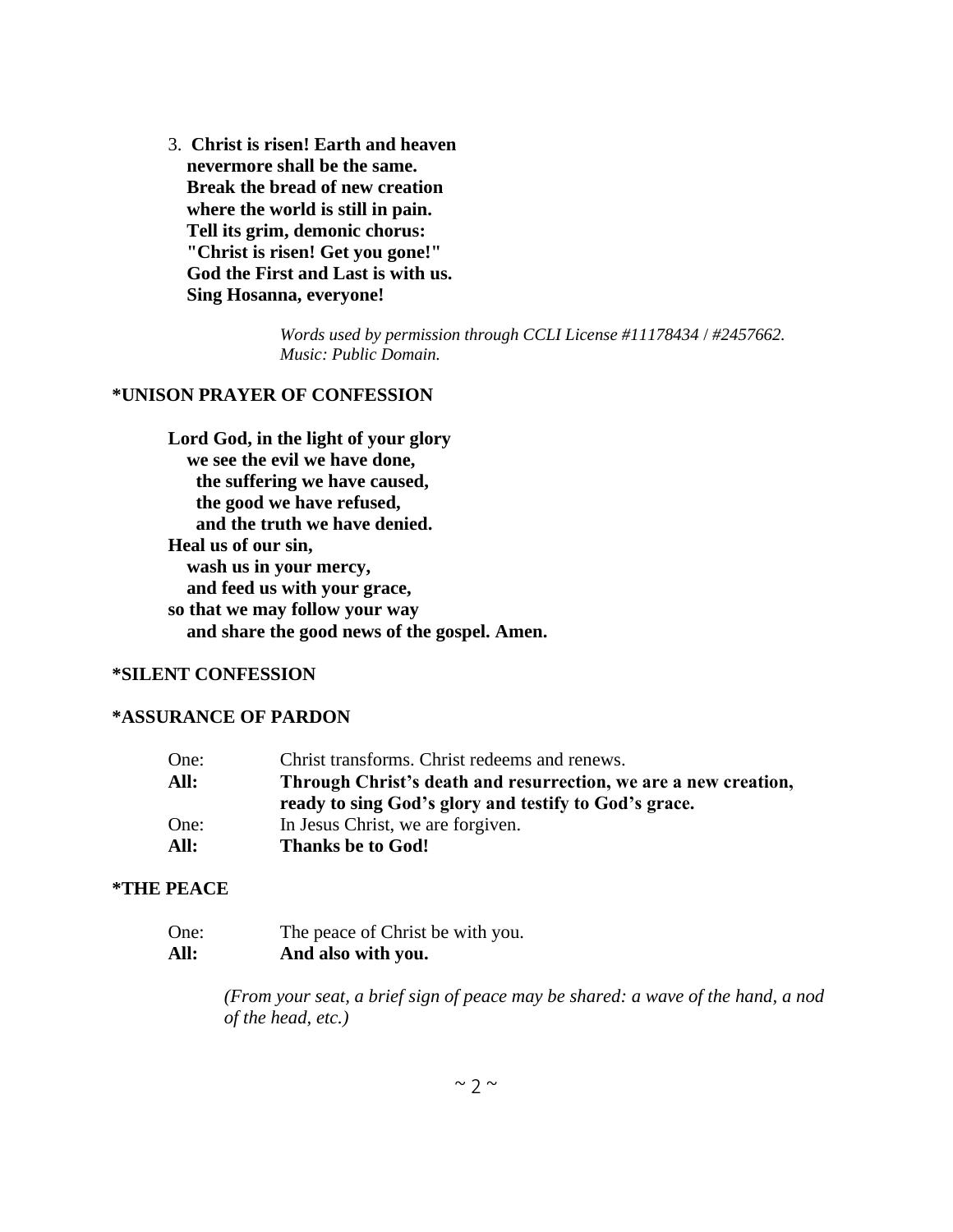#### **THE WORD**

### **SCRIPTURE READING** Acts 9:1-20

ACTS 9:1-20 (various)

*<sup>1</sup> Meanwhile, Saul was still breathing out murderous threats against the disciples of the Lord. He went to the high priest <sup>2</sup> and asked him for letters to the synagogues in Damascus, so that if he found any who belonged to the Way, whether men or women, he might bring them bound to Jerusalem. <sup>3</sup> As he neared Damascus on his journey, suddenly a light from heaven flashed around him. <sup>4</sup> He fell to the ground and heard a voice saying to him, "Saul, Saul, why do you persecute me?" <sup>5</sup> He asked, "Who are you, Lord?" The reply came, "I am Jesus, whom you are persecuting. <sup>6</sup> But get up and enter the city, and you will be told what you must do." <sup>7</sup> The men who were traveling with him stood there speechless; they heard the voice but saw no one. <sup>8</sup> Saul got up from the ground, and though his eyes were open, he could see nothing; so they led him by the hand and brought him into Damascus. <sup>9</sup> For three days he was not able to see, and neither ate nor drank.*

*<sup>10</sup> In Damascus there was a certain disciple named Ananias. The Lord spoke to him in a vision, "Ananias!" He answered, "Here I am, Lord." <sup>11</sup> The Lord said to him, "Get up and go to the street called Straight, and at the house of Judas ask for a man from Tarsus named Saul. For he is praying, <sup>12</sup> and in a vision he has seen a man named Ananias come in and place his hands on him so that he might see again." <sup>13</sup> But Ananias answered, "Lord, I have heard from many about this man, how much evil he has done to your saints in Jerusalem; <sup>14</sup> and here he has authority from the chief priests to bind all who call on your name." <sup>15</sup> But the Lord said to him, "Go, for this man is my chosen*  instrument to carry my name before Gentiles and kings and to the children of Israel. <sup>16</sup> *For I myself will show him how much he must suffer for the sake of my name." <sup>17</sup> So Ananias went and entered the house. He placed his hands on him and said, "Brother Saul, "the Lord has sent me -- Jesus, who appeared to you on the road as you were coming here -- has sent me so that you may see again and be filled with the Holy Spirit." <sup>18</sup> And immediately something like scales fell from his eyes, and he could see again. Then he got up and was baptized, <sup>19</sup> and after taking some food, he regained his strength.*

*For several days he was with the disciples in Damascus, <sup>20</sup> and immediately he began to proclaim Jesus in the synagogues, saying, "He is the Son of God."*

### **PRAYER FOR ILLUMINATION**

#### **SERMON** by Pastor Bill Vincent

The conversion of Saul. That's what we call it. That's how this passage is known to us: as the conversion of Saul.

Too bad it's a misnomer. And not only misnamed, but mis-focused.

 $\sim$  3  $\sim$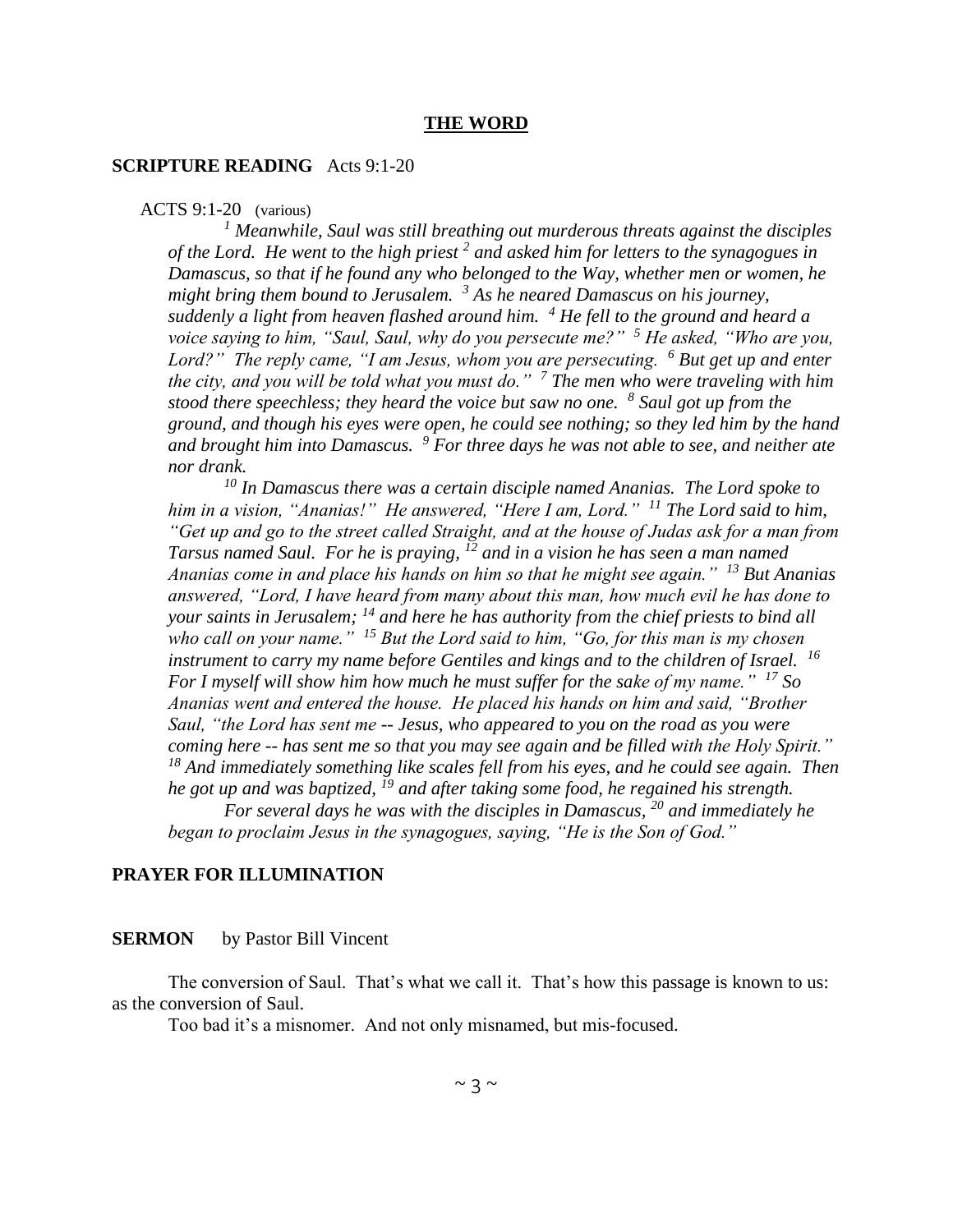For the focus is not Saul. Even though he is mentioned throughout the passage. Even though it is his story: a story about an event in his life...and a significant one at that.

But the focus is not Saul.

The focus is Jesus: *"the one you are persecuting,"* as the voice announces.

We often focus on the wrong thing in this story, thinking it's all about Saul, and so focusing our attention on Saul and what we can learn from Saul.

But when we do that, we miss the real focus...and the real lesson.

For the focus, as I have said, is not Saul, but Jesus.

Jesus – the resurrected Lord – is the driving force behind the story and its action.

Jesus is the prime actor in this story. Saul is the one acted upon.

Jesus is the one who guides and directs the action toward its destination, for his purpose. Jesus. The Lord. The focus of the story.

One wonders if we think of our own story – our own life – in that way.

Do we consider that, "Of course, I am the lead in my own story. Of course I am the main protagonist in the events of my life. The story of my life is the story about ME. I am the focus." Or am I?

Need I be reminded – especially as one who claims to be a follower of Christ – that I am not the focus of my life, but Christ is...or is supposed to be.

So, will I claim that for my life?

Will I live that in my life?

The focus is not Saul. The focus is Jesus.

Turns out, though, we may have another mistaken notion about this story.

We hear this story about the conversion of Saul – even though it's a story about a conversion affected by Jesus – and we think, "Wow, that's awesome. But if I am honest with myself, I've never had an experience like that." Now, I realize some of you may have – and I do not dismiss that. But I do dare to say that many, if not most, of us present here this morning have not had a blinding light – with a voice attached – knock us to the ground.

But then I sometimes wonder: can I claim, then, to have had a legitimate conversion experience? Let's get down to it: Can I legitimately claim to be a genuine Christian if I have not had an experience like Saul's?

You see, all too often, people will talk about this story and lift it up as a prototype of the real Christian conversion experience: the expected "Damascus road" experience.

But when we do that – and especially when we expect that of ourselves and even expect it of others – we have mis-heard the story and mis-represented its message.

So Joseph Harvard says,

**It is important to remember that what happened to Saul was noteworthy precisely because it was** *not* **typical of the way most people became converts.** (Joseph S. Harvard, Pastor; "Pastoral Perspective," *Feasting on the Word C-2*)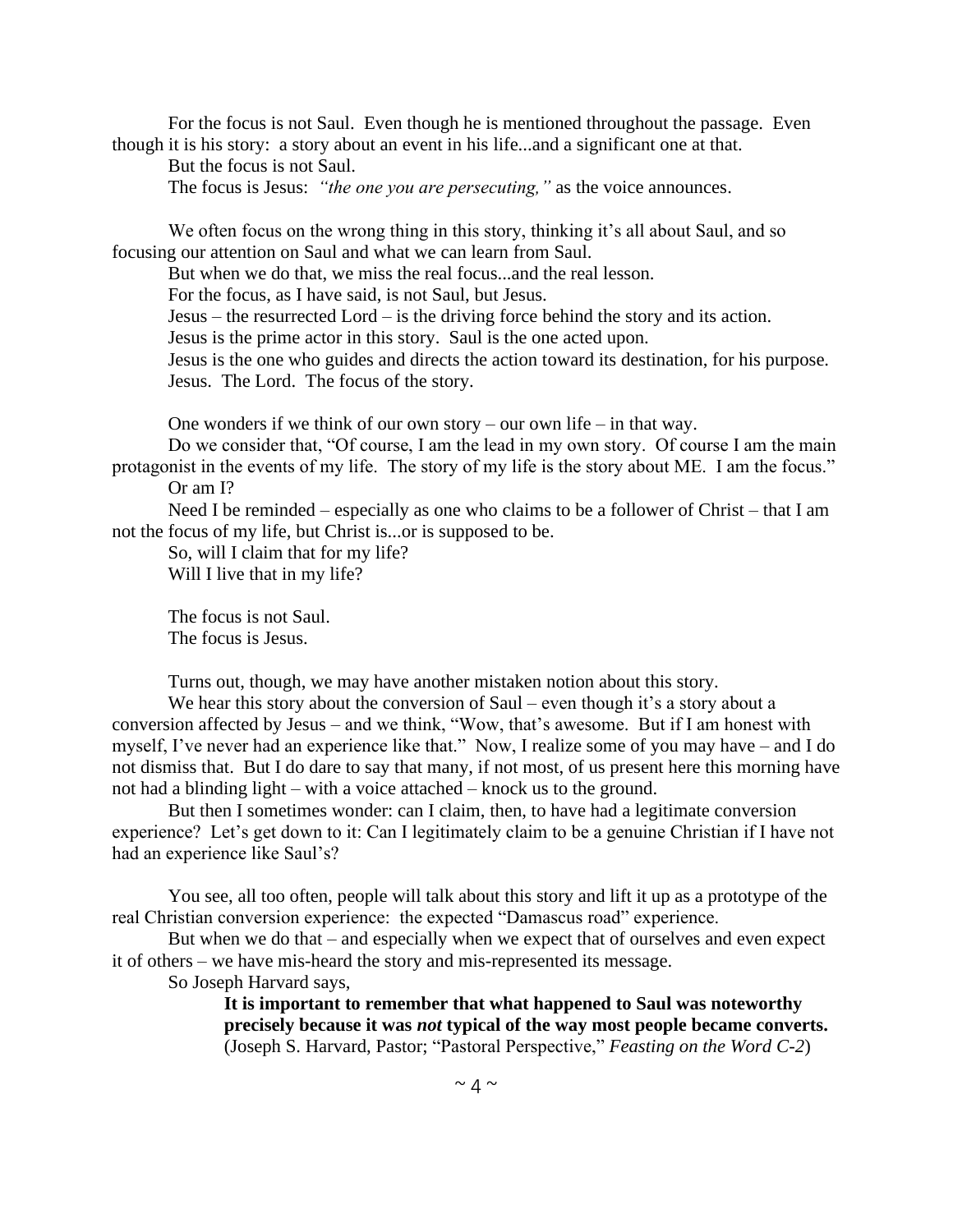**"Not everyone needs to be shaken by the shoulders,"** Cathy Caldwell Hoop writes, **"but Saul does."** (Cathy Caldwell Hoop, Pastor; "Connecting the Reading with the World," *Connections C-2*)

Saul was so adamant and so stubborn , so determined and so laser-focused, that it appears this may have been the only way the Lord could get his attention: to knock him off his feet. **"Thus,"** as James Newsome writes,

**Thus the very nature of** [Saul's] **conversion is a reflection of his state of mind and heart in the period leading up to his changed life, and it perhaps demonstrates as remarkably as any other biblical text that God employs means of reaching an individual that are commensurate with that individual's needs. Acts 9:1-20 stands not so much as a formulaic representation of what God would do with each individual as it stands as a reminder that God would deal with each of us according to who we are.** (James D. Newsome, *Texts for Preaching-Year C*)

The way in which Saul's conversion was experienced was shaped and formed and crafted to fit Saul's experience and Saul's personality and Saul himself.

So, we are not expected to have our own Damascus Road experience like Saul in order to authentically claim to be a follower of Christ.

That was Saul's experience, wonder as it was.

The question now becomes: What's your experience?

Saul's experience is an affirmation that the Lord reaches out to us and speaks to us and works to get our attention in ways that resonate with our experience and our personalty, with who we are.

So that William Muehl writes,

**"The roads to Christian faith are as varied as the people who profess it."** (*Why Preach? Why Listen?* 17; found in *Feasting on the Word C-2*, "Pastoral Perspective")

So, how has the Lord spoken to you? How does the Lord get your attention?

"God has been working on my heart for a while." I've heard that from people before. Perhaps you've experienced it, too. That's a very different way than knocking someone to the ground.

Perhaps you've heard a gentle voice, like the first disciples, say, "Follow me," or, "Come and see."

Have you known, like the prophet Jeremiah, that pesky inner voice that cannot be denied and will not let you go until you heed it?

Or perhaps you have known, like Isaiah, the pageantry and majesty and awe of the temple – that wonder and that glory – to which Isaiah responds, "Woe is me!"

Sometimes, we may think that God has to stomp and rant and rave to get our attention. Through the thunder, through the wind roaring or the fire raging. Through the vastness and immenseness of creation.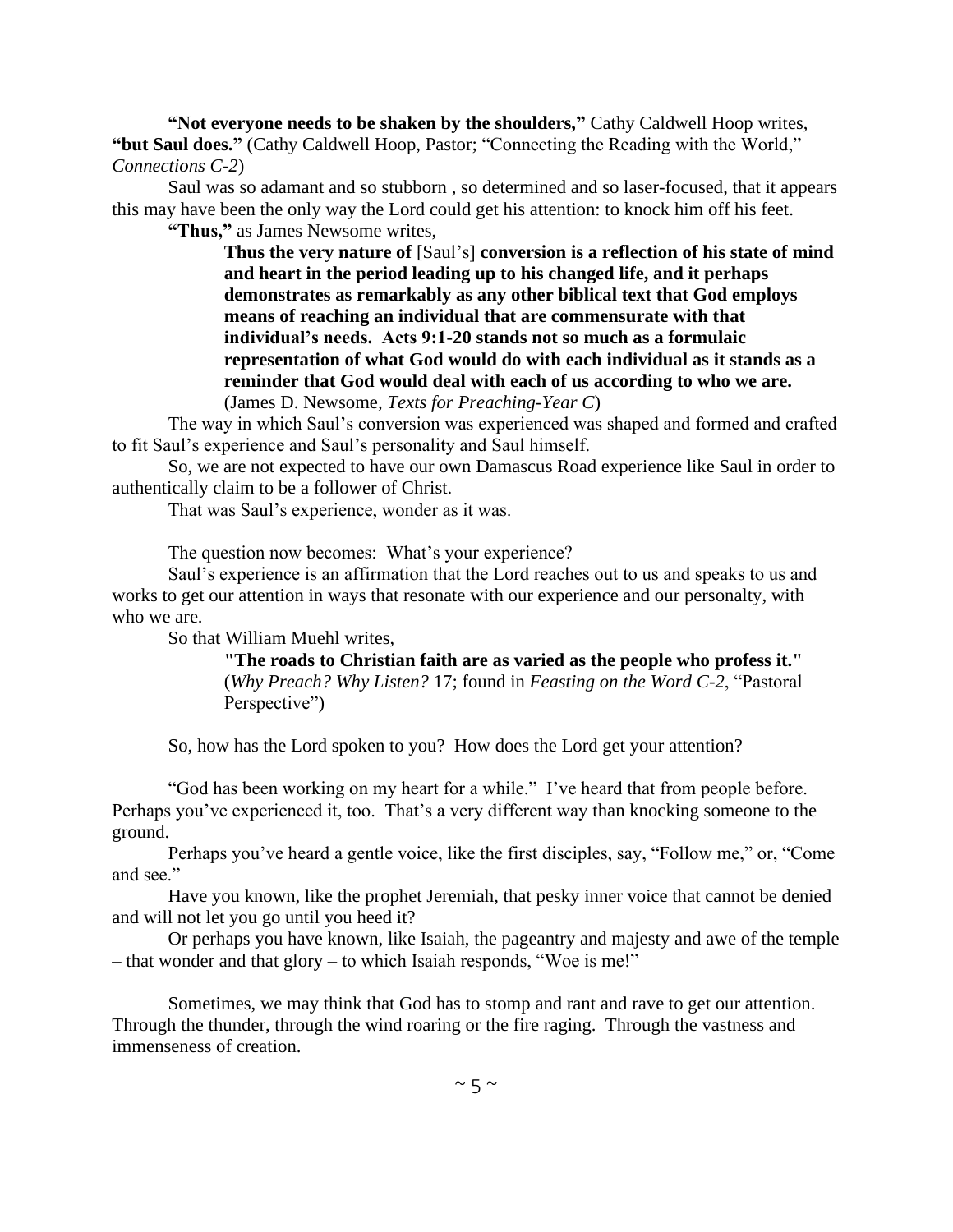So the psalmist writes, *Deep calls to deep at the thunder of your cataracts"* (Psalm 42:7 NRSV)

Think of standing beside Niagara Falls: all that water, all that power. The thunder of the cataracts calling to us and speaking to something deep within.

Yes, sometimes God speaks that way.

But not always.

Remember Elijah. Having fled in fear, he finds himself on the holy mountain, God's mountain. He experiences great wind that beats against the mountain; he experiences an earthquake, then fire. But God was not in any of that. But God was in *"a still small voice"* (RSV). Or, as another translation puts it, *"a sound of sheer silence"* (NRSV).

Sometimes we can deal with, and even hold at arms' length, the "thunder of the cataracts," the earthquake, wind, and fire. But it is the *"sound of sheer silence"* – that quiet, and in that quiet, that seeming vastness and unending expanse – that catches us and catches us off guard, and captures our attention if not captures us, reeling us in, reinforcing the "sheer"ness of the silence, redirecting the gaze and the glance and the guidance of our lives...and redirecting us.

In many and various ways God may speak to us and reach out to us to capture our attention.

But there is also truth in saying that in all those many and various ways that God speaks to us, there is something similar to them all.

The methods may be different, but the themes are the same.

Stephen Jones reminds us,

**Not many of us are "breathing** [*out murderous threats*]**" against our opponents. However, we have all been on wrong paths that have been injurious to ourselves and others. We have all been headstrong, stubborn, blinded to our own ambition, selfish to meet our own need, caught in addictive behaviors, and oblivious of the true cost to others or to ourselves.** (Stephen D. Jones, Pastor; "Homiletical Perspective," *Feasting on the Word C-2*)

We have all been on the wrong path. We have all been in need of our Lord grasping us and catching our attention, that the path of our lives might be redirected down the path of the Lord's focus and the Lord's work and purpose.

So we come back to the truth that the focus is not us, but the Lord.

## But I also want us to note a truth that Walter Brueggemann shares. He acknowledges that **the point of our reading is not** [Saul's] **experience.**

But then he highlights that deep down, at the root of this story, the point is

**the self-disclosure of Jesus.** (Walter Brueggemann, "Connecting the Reading with Scripture," *Connections C-2*)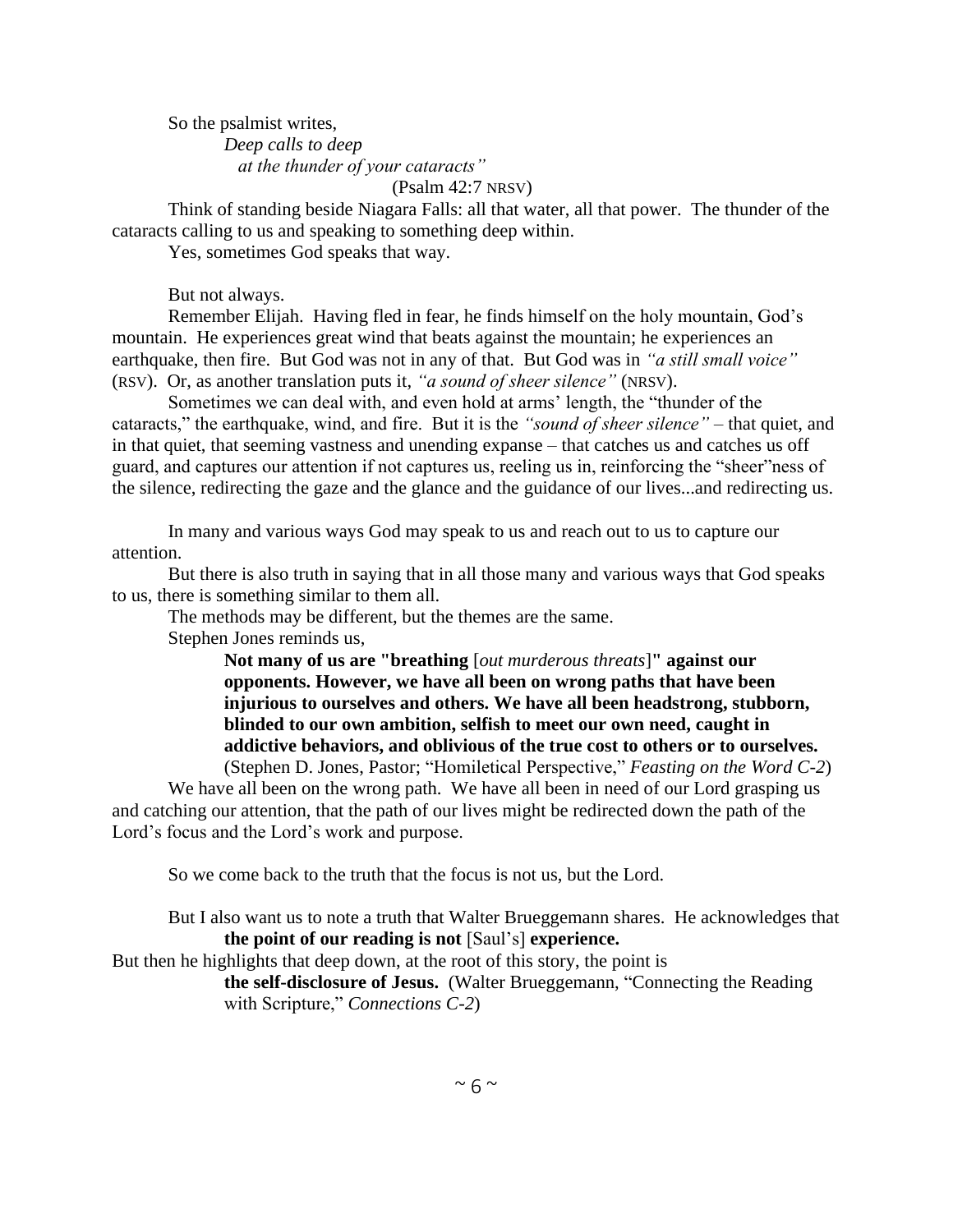In this story – and remember, the focus is not on Saul, the focus is on Jesus – in this story, Jesus reveals himself to Saul: discloses himself to Saul. That is the essence of the story...and its lesson.

And I believe that is the essence of the experiences we have listed and claimed and recognized as our own, as well: they are, each one of them, a revealing, a disclosing of Christ's self to us.

So that in our experience, we learn that Jesus is the resurrected one.

In our experience, we have it revealed to us that Jesus is the Lord.

In our experience, the Lord is disclosed to us as shepherd, as guide, as teacher, as eternal and encouraging presence.

And if we sit with that and hear that and let the import of that disclosure sink in, we come to realize that we learn who we are in learning who he is.

In Jesus' disclosure of himself we discern our own disclosure – our own revealing – and we discover our own selves, our identity, who we really are.

So Ananias, who has his own 'conversion' experience in this story,

**recognizes Jesus as Lord, thereby acknowledging himself as one summoned to obedience.** (Walter Brueggemann, "Connecting the Reading with Scripture," *Connections C-2*)

As Jesus is Lord, we are those who are intended to follow and obey.

As Jesus is teacher, we are disciple, learner.

As Jesus is shepherd, we are sheep – and sometimes lost.

And as God is creator, we are the created ones – creatures. And that disclosure greatly impacts our relationship to God and our relationship to other 'created ones'. I.e., should we not be respectful of one another as fellow 'created ones' of the Lord?

Think back on our story. At the very beginning, that voice comes to Saul, *"Saul, Saul, why are you persecuting me?"*

*"Who are you Lord?"* he asks.

And the response? Imagine that: *"I am Jesus."*

Saul knew Jesus was dead. And here this voice says, *"I am Jesus, whom you are persecuting."*

In many ways, that reminds us of the ultimate, the foundational disclosure to us.

This is Jesus: the one who was crucified for our sakes, for our sins, that we might be forgiven.

This is Jesus: the one who was raised to new life to remind us that we are never alone and nothing can take us from his love.

In that disclosure to us, we know who we are. We are forgiven. We are embraced. We are loved.

And in that knowledge, in that understanding of who we are and who Christ is, we can listen further to know more specifically who we are in relation to the one who comes to us and speaks to us and desires our attention; and know our calling and our life, and embrace it, even as he embraces us.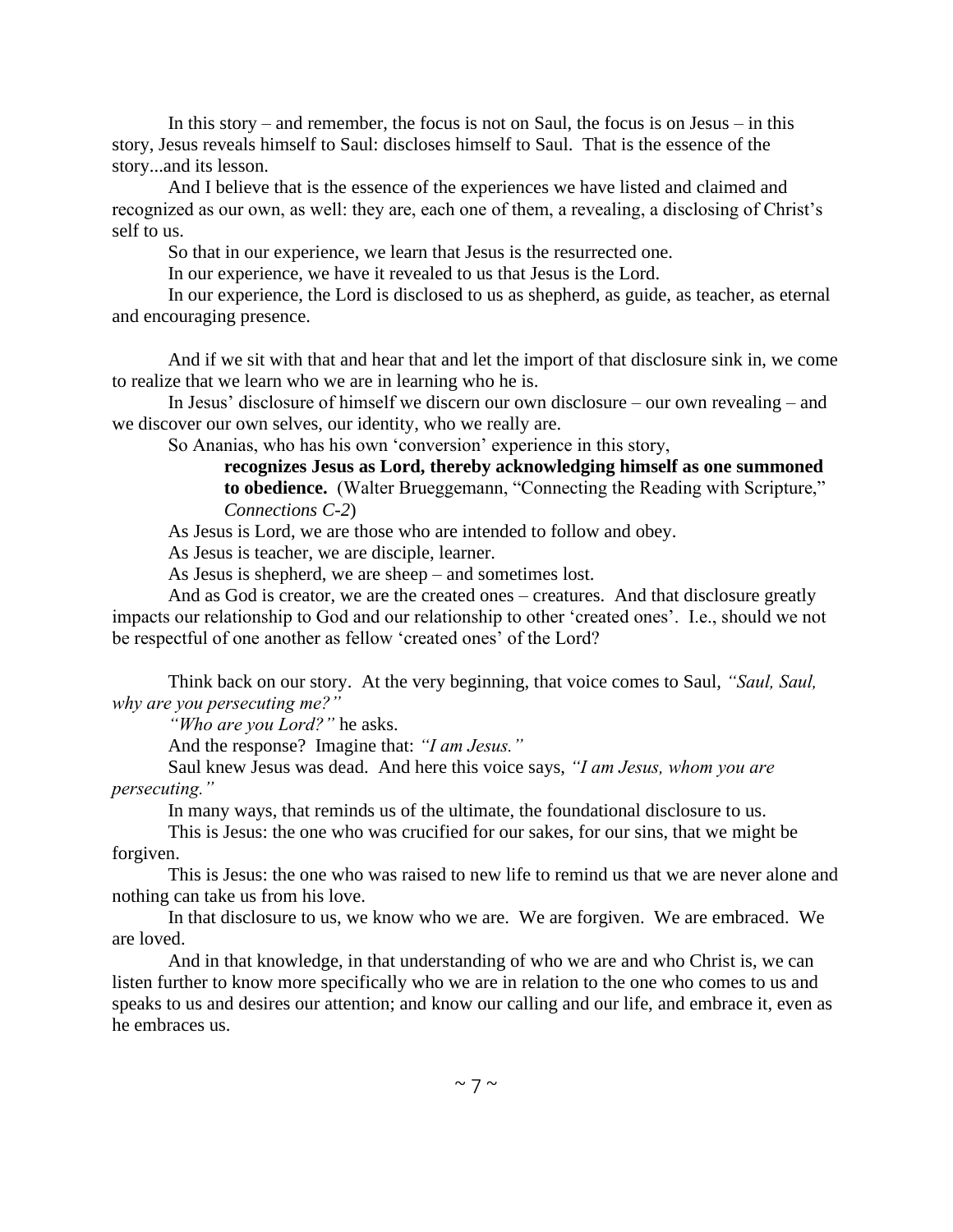### **\*HYMN** "Jesus Calls Us" GtG 720

- 1. **Jesus calls us: o'er the tumult of our life's wild, restless sea; day by day his sweet voice soundeth saying, "Christian, follow me!"**
- 2. **Jesus calls us from the worship of the vain world's golden store, from each idol that would keep us, saying, "Christian, love me more."**
- 3. **In our joys and in our sorrows, days of toil and hours of ease, still he calls, in cares and pleasures, "Christian, love me more than these."**
- 4. **Jesus calls us: by thy mercies, Savior, may we hear thy call, give our hearts to thine obedience, serve and love thee best of all.**

*(Public Domain)*

### **\*AFFIRMATION OF FAITH**

**In life and in death we belong to God. Through the grace of our Lord Jesus Christ, the love of God, and the communion of the Holy Spirit, we trust in the one triune God, the Holy One of Israel, whom alone we worship and serve.**

**We trust in God the Holy Spirit, everywhere the giver and renewer of life. The Spirit justifies us by grace through faith, sets us free to accept ourselves and to love God and neighbor, and binds us together with all believers in the one body of Christ, the Church. The same Spirit who inspired the prophets and apostles rules our faith and life in Christ through Scripture, engages us through the Word proclaimed,**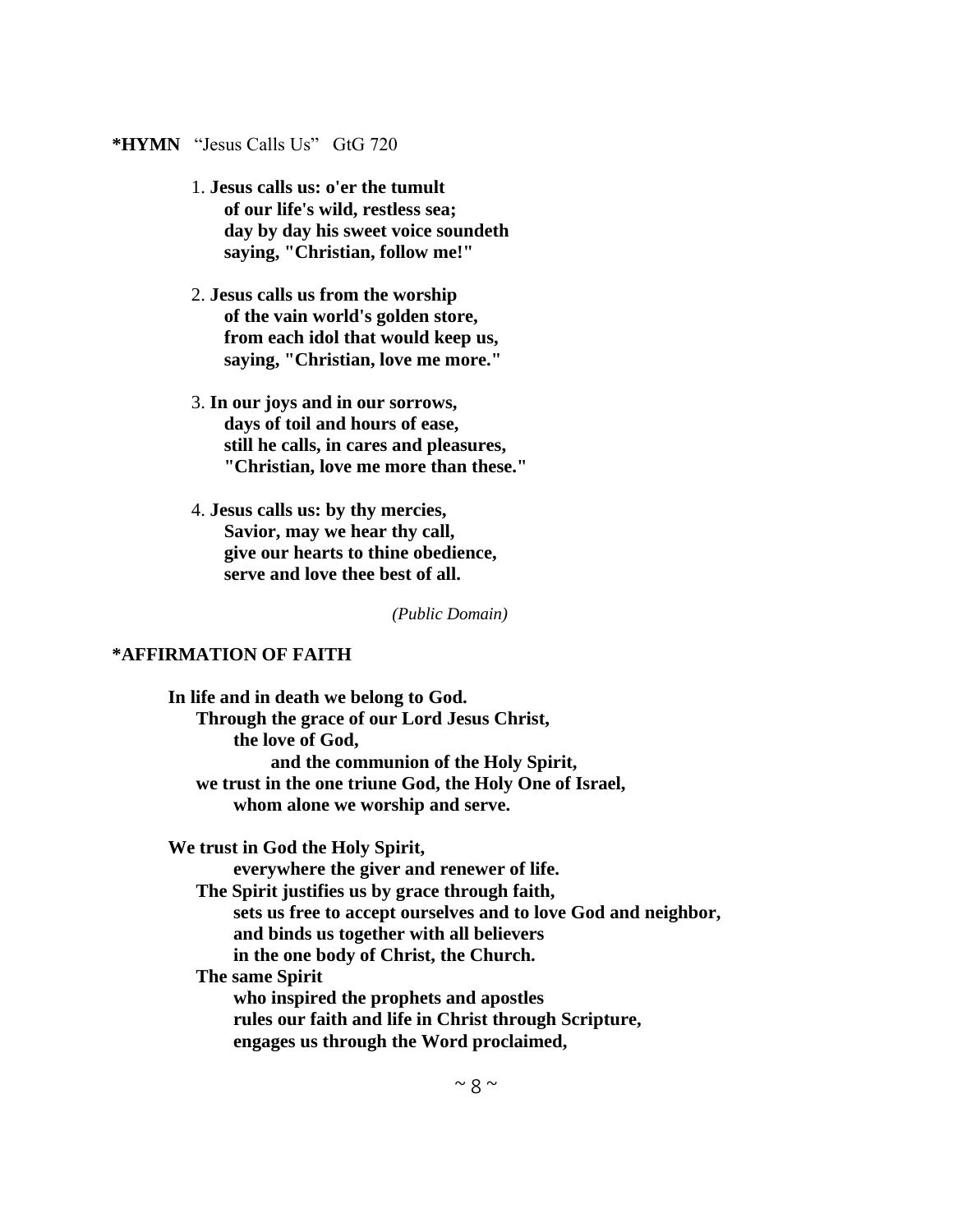**claims us in the waters of baptism, feeds us with the bread of life and the cup of salvation, and calls women and men to all ministries of the Church. In a broken and fearful world the Spirit gives us courage to pray without ceasing, to witness among all peoples to Christ as Lord and Savior, to unmask idolatries in Church and culture, to hear the voices of peoples long silenced, and to work with others for justice, freedom, and peace. In gratitude to God, empowered by the Spirit, we strive to serve Christ in our daily tasks and to live holy and joyful lives, even as we watch for God's new heaven and new earth, praying, "Come, Lord Jesus!"**

**With believers in every time and place, we rejoice that nothing in life or in death can separate us from the love of God in Christ Jesus our Lord.**

(from *A Brief Statement of Faith*, Presbyterian Church (U.S.A.) Book of Confessions)

### **PRAYERS OF THE PEOPLE**

| <b>People:</b> | hear our prayers today. |
|----------------|-------------------------|
| Pastor:        | O Lord our God          |

#### **THE EUCHARIST**

#### **OFFERING**

*Invitation*

*Reflection*

\**Unison Prayer of Dedication*

**Risen Savior, we come as your chosen instruments, called to serve. By your might we are empowered to do what you ask of us; with your blessing, we can rejoice in the gift of new life; to your glory we have been granted the Spirit's counsel. Responding to your love and grace, we offer you our lives and ourselves. Receive our gifts of thanksgiving and praise, and use them for your glory and the good of your people. Amen.**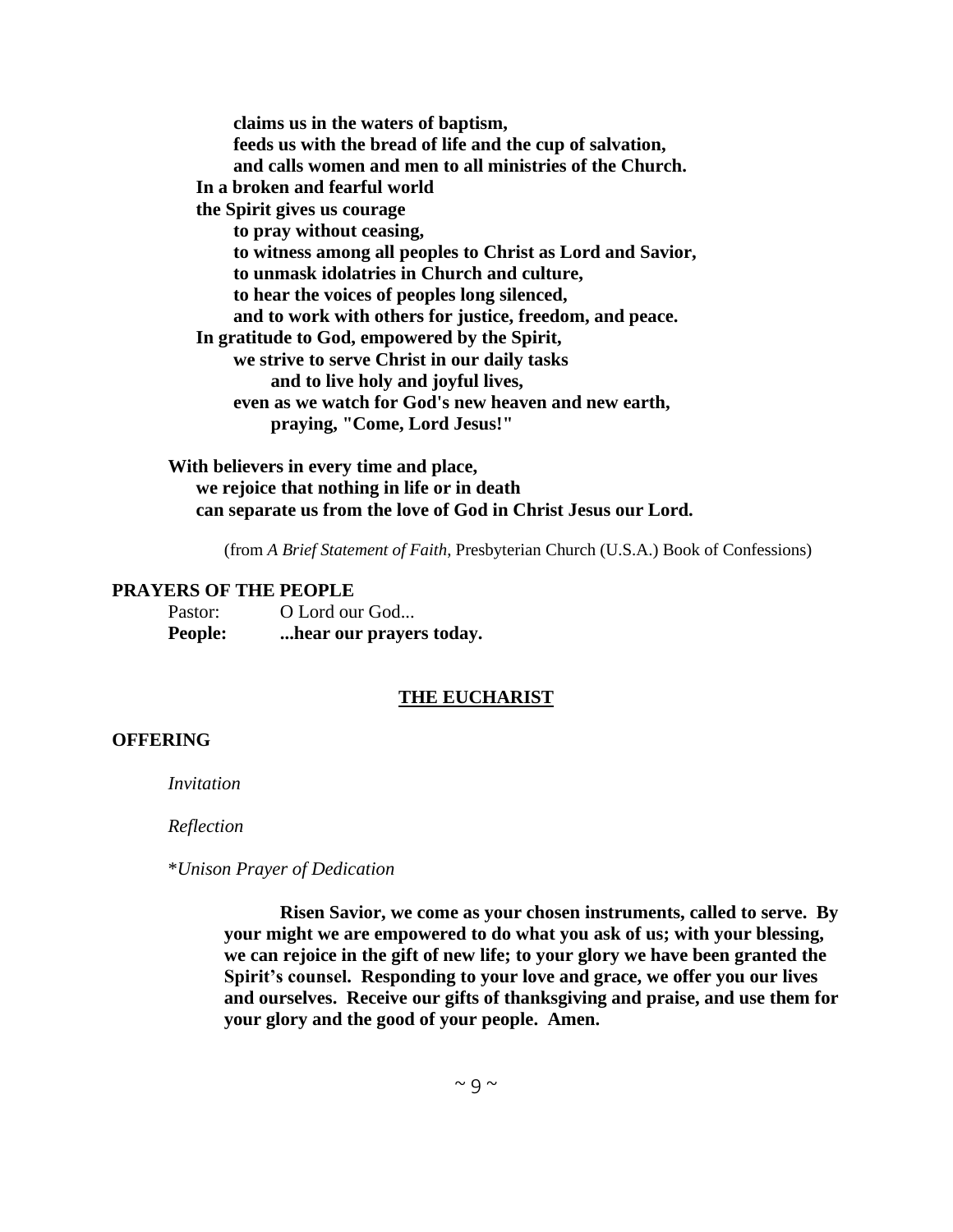### **SACRAMENT OF THE LORD'S SUPPER**

*Invitation to the Lord's Table*

*Prayer of Thanksgiving*

| Leader:                | The Lord be with you.                      |  |
|------------------------|--------------------------------------------|--|
| People:                | And also with you.                         |  |
| Leader:                | Lift up your hearts.                       |  |
| People:                | We lift them to the Lord.                  |  |
| Leader:                | Let us give thanks to the Lord our God.    |  |
| People:                | It is right to give our thanks and praise. |  |
| (The prayer continues) |                                            |  |

*The Lord's Prayer* (Traditional)

**Our Father, who art in heaven, hallowed be thy name, thy kingdom come, thy will be done, on earth as it is in heaven. Give us this day our daily bread; and forgive us our debts, as we forgive our debtors; and lead us not into temptation, but deliver us from evil. For thine is the kingdom, and the power, and the glory, forever. Amen.**

*Breaking of the Bread*

*Communion of the People*

(Please hold the bread so that we might partake of it together, as a community. Please drink the cup as you are served, in personal commitment to our Lord.)

*Prayer*

#### **SENDING**

### **\*CLOSING HYMN** "Will You Come and Follow Me" GtG 726

 1. **"Will you come and follow me if I but call your name? Will you go where you don't know and never be the same? Will you let my love be shown; will you let my name be known; will you let my life be grown in you and you in me?"**

 $~\sim$  10  $~\sim$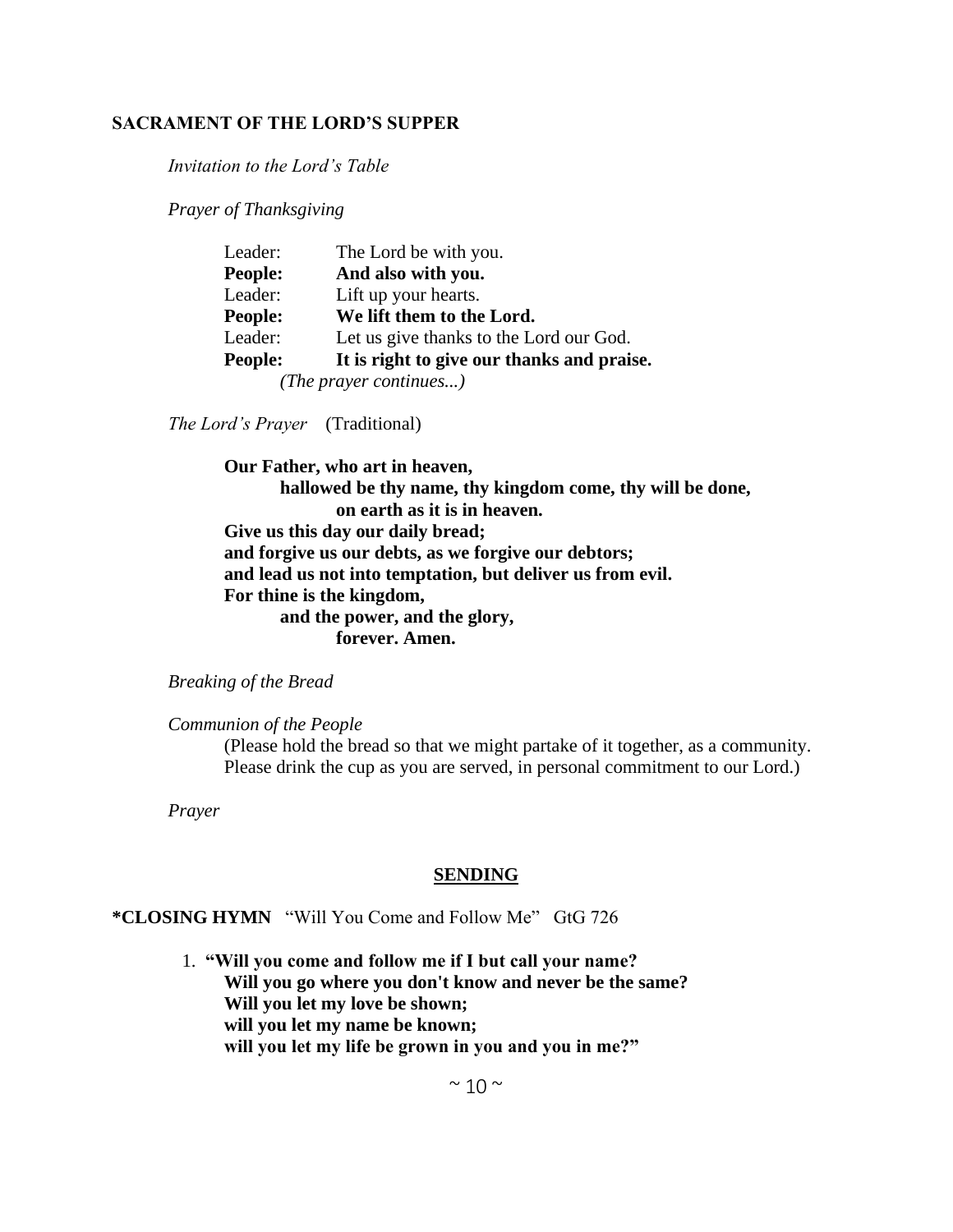- 2. **"Will you leave yourself behind if I but call your name? Will you care for cruel and kind and never be the same? Will you risk the hostile stare should your life attract or scare? Will you let me answer prayer in you and you in me?"**
- 3. **"Will you let the blinded see if I but call your name? Will you set the prisoners free and never be the same? Will you kiss the leper clean, and do such as this unseen, and admit to what I mean in you and you in me?"**
- 4. **"Will you love the 'you' you hide if I but call your name? Will you quell the fear inside and never be the same? Will you use the faith you've found to reshape the world around, through my sight and touch and sound in you and you in me?"**
- 5. **Lord, your summons echoes true when you but call my name. Let me turn and follow you and never be the same. In your company I'll go where your love and footsteps show. Thus I'll move and live and grow in you and you in me.**

*The Summons, Text by John L. Bell and Graham Maule, Tune Arr. by John L. Bell. Copyright 1987, WGRG c/o Iona Community, GIA Publications, Inc., agent, All rights reserved. Reprinted / Podcast / Streamed with permission under ONE LICENSE #A-739819/#A-739796. All rights reserved.*

# **\*CHARGE AND BLESSING**

- One: Christ is risen!
- **All: Christ is risen, indeed!**
- One: Live into the hope of Christ's resurrection!
- **All: We will live into the joy of Christ's call!**
- One: May the grace, hope, peace and love of God our Creator, Redeemer and Sustainer be with you now and always. And let the gathered people of God say...
- **All: ...Amen.**

# **POSTLUDE**